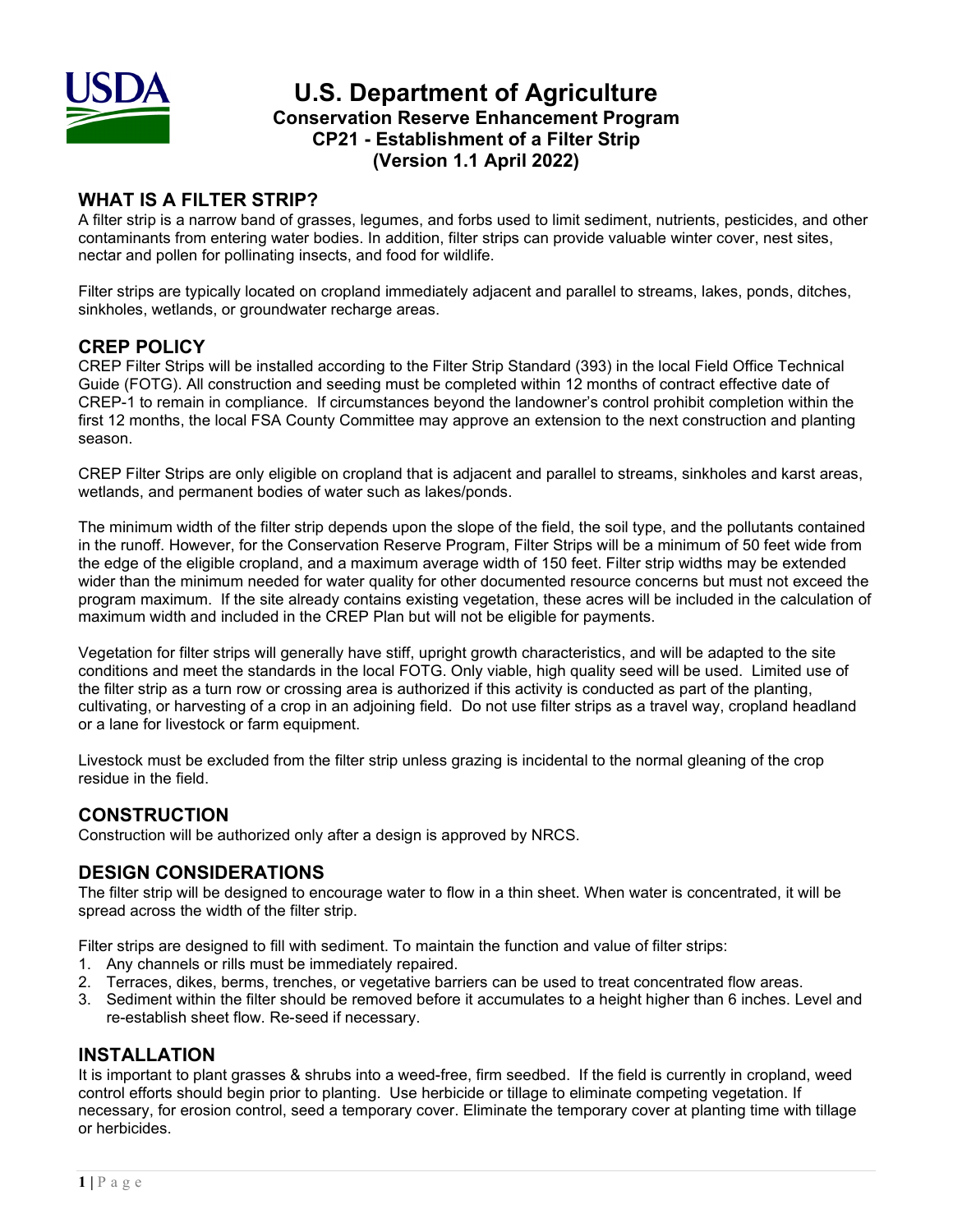If the field is currently in sod, begin weed control efforts using broad-spectrum herbicides in the fall. Apply herbicides again after the spring green-up prior to planting.

Herbicides labeled for warm season grass establishment may also be used alone or mixed with broad-spectrum herbicides to provide residual weed control, which may result in faster establishment of the native grasses. Contact your local Michigan State University (MSU) extension agent for specific herbicide recommendations. Apply all herbicides according to the label.

Plant grasses and shrubs according to the attached plan/design sheet and apply lime and fertilizer according to needs determined by a soil test and MSU recommendations for the grasses. Fertilizer requirements shall be based on the intended crop of conservation cover. The amount of lime to be used shall be based on a buffer pH (lime requirement) test. The soil test for commercial fertilizer shall be from an approved laboratory accredited with The North American Proficiency Testing Program when an MSU laboratory is not used.

If available use a specialized no-till drill that is able to handle the grass seeds. Plant the seeds no deeper than 1/8 inch.

If a no-till grass drill is not available, the seed may be broadcast or aerial seeded. In either case, the seedbed must be worked up and firmed with a cultipacker or similar equipment. A carrier such as potash may also be needed in order to spread the seed evenly. After seeding, the site must be rolled or cultipacked to ensure proper seed to soil contact. Plant the seeds no deeper than 1/8 inch.

For grasses, mow, burn, or apply herbicides as needed to control unwanted vegetation until the practice is established. Mow when competing weeds are taller than the planted vegetation, and at a height above the planted vegetation.

Native grasses will not be mowed lower than 12", and non-native grasses lower than 4".

For additional information on establishment and maintenance of grasses, see NRCS – Michigan Conservation Sheets (available at<http://www.nrcs.usda.gov/technical/efotg/> in Section IV.

#### **OPERATION AND MAINTENANCE**

Noxious weeds and other undesirable plants, insects, and pests shall be controlled, including such maintenance as necessary to avoid detrimental effects to the surrounding land. Undesirable plants, insects, and pests shall be controlled, including such maintenance as necessary to avoid detrimental effects to surrounding land. Some of the most common pests that need controlled on CREP acreage include autumn olive, multi-flora rose, spotted knapweed, quackgrass and thistle.

After practice certification, maintain the planting according to your CREP conservation plan. Maintenance activities are allowed only on a spot basis and only if necessary, to maintain stand health, maintain stand diversity, or control pests that will damage the CREP cover or adjacent lands. Burning must be in accordance with a prescribed burn plan. See the Conservation Information Sheet "Prescribed Burning" for further information. Mowing is only authorized between Aug  $1<sup>st</sup>$  and Aug 20<sup>th</sup> to protect ground-nesting wildlife and to allow re-growth for winter cover. Other maintenance activities or management will only be allowed outside the designated dates to protect groundnesting wildlife. Designated dates are from May 1<sup>st</sup> to August 1<sup>st</sup>. If management or maintenance activities are needed within these dates, the FSA County Committee must approve the management activity prior to the activity occurring.

Mowing for generic weed control or for cosmetic purposes is prohibited.

#### **MANAGEMENT**

All CREP contracts must have management activities scheduled that are site specific and will ensure plant diversity, wildlife habitat, and protection of soil and water resources. Management activities that will ensure these benefits in establishment of native grasses include prescribed burning (according to an approved burn plan), disking, grass specific herbicides (strip spraying), haying/grazing and inter-seeding of wildflowers. All management activities must be performed according to NRCS Standards and Specifications, and CREP policy.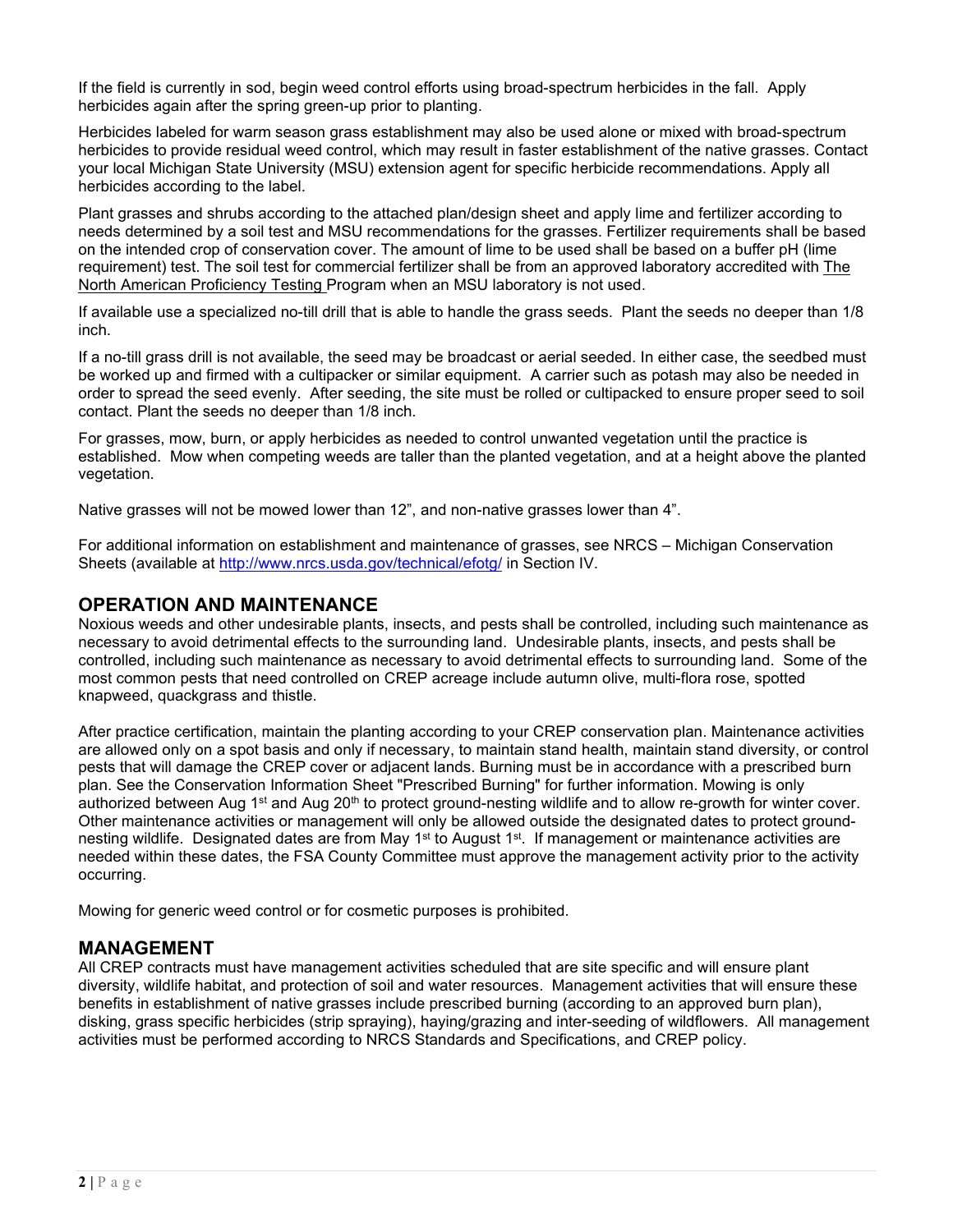| <b>Filterstrip Specification Sheet CP21</b>                                                                                                                                                                               |         |           |                      |
|---------------------------------------------------------------------------------------------------------------------------------------------------------------------------------------------------------------------------|---------|-----------|----------------------|
| Landowner:                                                                                                                                                                                                                | County: |           | Date:                |
| Farm:                                                                                                                                                                                                                     | Tract:  | Field(s): | Acres:               |
| <b>Species and Seeding Rate</b>                                                                                                                                                                                           |         |           |                      |
| Rate PLS<br>Species                                                                                                                                                                                                       |         |           | Total (rate x acres) |
|                                                                                                                                                                                                                           |         | lbs/ac    | $0.0$ lbs            |
|                                                                                                                                                                                                                           | lbs/ac  |           | $0.0$ lbs            |
|                                                                                                                                                                                                                           |         | lbs/ac    | $0.0$ lbs            |
|                                                                                                                                                                                                                           |         | lbs/ac    | $0.0$ lbs            |
| Wildflowers                                                                                                                                                                                                               |         | lbs/ac    | $0.0$ lbs            |
| Livestock Exclusion (if needed) See additional design sheets for engineered practices                                                                                                                                     |         |           |                      |
| <b>Exclusion Fence</b><br>linear feet                                                                                                                                                                                     |         |           |                      |
| <b>Water Well</b>                                                                                                                                                                                                         |         |           |                      |
| Water tank/trough                                                                                                                                                                                                         |         |           |                      |
| Pipeline<br>linear feet                                                                                                                                                                                                   |         |           |                      |
| <b>Site Prep in Year:</b>                                                                                                                                                                                                 |         |           |                      |
| Grading, Leveling, Filling (See attached design sheets)                                                                                                                                                                   |         | Date:     |                      |
| <b>Grade Stab Structure</b>                                                                                                                                                                                               |         | Date:     |                      |
| Herbicide                                                                                                                                                                                                                 |         | Date:     |                      |
| Herbicide                                                                                                                                                                                                                 |         | Date:     |                      |
| Tillage                                                                                                                                                                                                                   |         | Date:     |                      |
| Temporary cover                                                                                                                                                                                                           |         | Date:     |                      |
| Lime and fertilizer                                                                                                                                                                                                       |         | Date:     |                      |
| Other:                                                                                                                                                                                                                    |         | Date:     |                      |
| <b>Planting Method in Year:</b>                                                                                                                                                                                           |         |           |                      |
| Grass planting method:                                                                                                                                                                                                    |         | Date:     |                      |
| <b>Maintenance</b>                                                                                                                                                                                                        |         |           |                      |
| Mowing: Before practice establishment = mow when weeds are taller than the planted grasses.                                                                                                                               |         |           |                      |
| Mowing: After practice establishment = minimum height 12" for native grass, 4-6" for introduced grass.                                                                                                                    |         |           |                      |
| NOTE: After practice establishment, mowing will be conducted between August 1 & 20, and weeds will be treated on a "spot" basis only, with<br>prior approval granted by the FSA County Committee                          |         |           |                      |
| <b>Management</b>                                                                                                                                                                                                         |         |           |                      |
| Prescribed burn                                                                                                                                                                                                           | Date:   |           |                      |
| <b>Disking</b>                                                                                                                                                                                                            |         | Date:     |                      |
| Strip spraying (grass specific herbicide)                                                                                                                                                                                 |         | Date:     |                      |
| Inter-seeding (legumes or wildflowers)                                                                                                                                                                                    |         | Date:     |                      |
| NOTE: After practice establishment, other management activities will be conducted between August 1 & May 1, and weeds will be treated on<br>a "spot" basis only, with prior approval granted by the FSA County Committee. |         |           |                      |

# **Additional Information:**